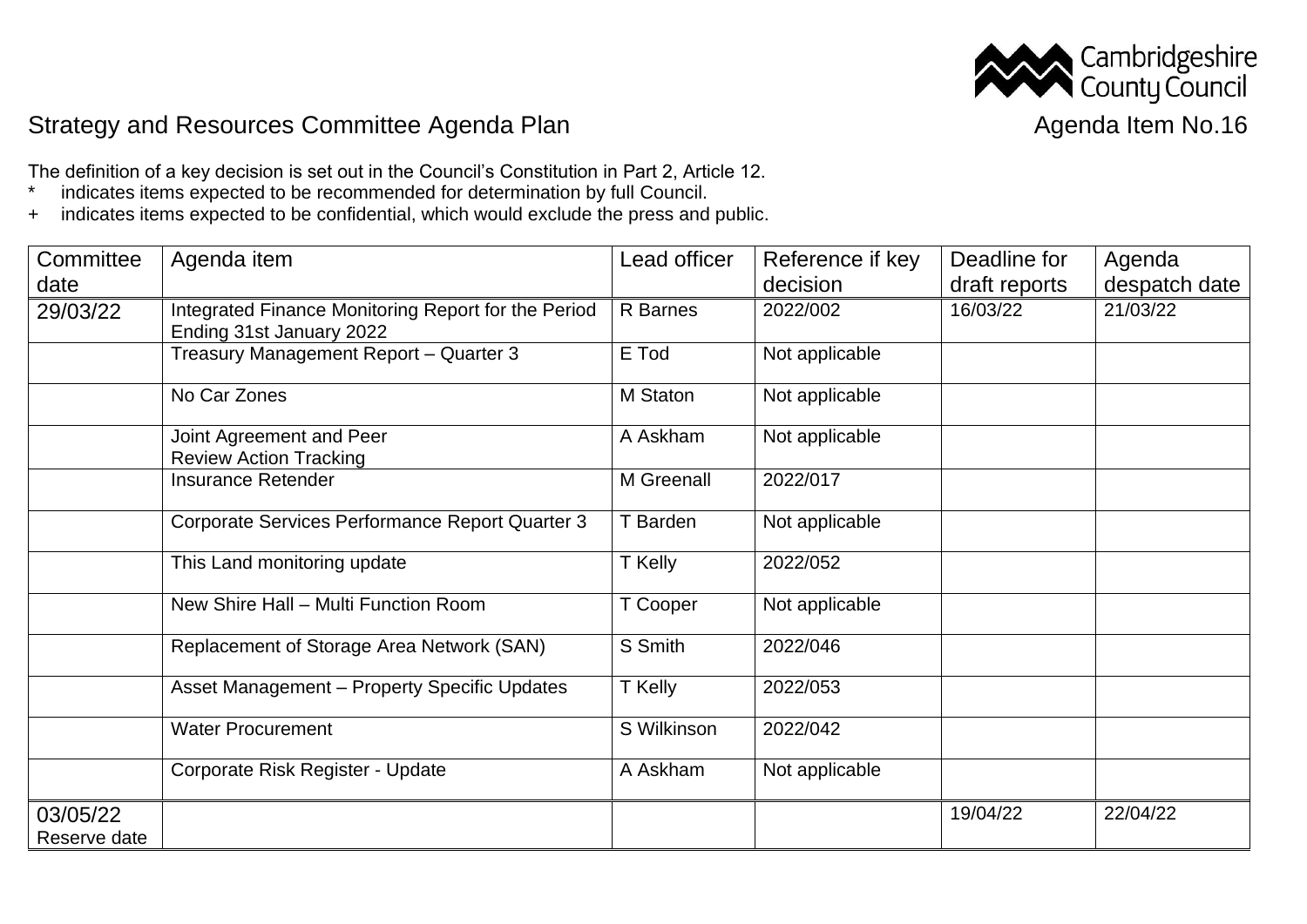| Committee                | Agenda item                                                                                                                              | Lead officer                                   | Reference if key | Deadline for  | Agenda        |
|--------------------------|------------------------------------------------------------------------------------------------------------------------------------------|------------------------------------------------|------------------|---------------|---------------|
| date                     |                                                                                                                                          |                                                | decision         | draft reports | despatch date |
| 28/06/22                 | Notification of the Appointment of the Chair and<br><b>Vice Chair</b>                                                                    | M Rowe                                         | Not applicable   | 15/06/21      | 20/06/22      |
|                          | Integrated Finance Monitoring Report for the Period<br>Ending 31st March 2022                                                            | R Barnes                                       | 2022/021         |               |               |
|                          | Treasury Management Report - Quarter 4 and<br>Outturn Report*                                                                            | E Tod                                          | Not applicable   |               |               |
|                          | Corporate Services Performance Report Quarter 4                                                                                          | T Barden                                       | Not applicable   |               |               |
|                          | Corporate Services Report (including financial<br>monitoring)                                                                            | A Askham/<br>T Kelly/<br>S Grace/F<br>McMillan | Not applicable   |               |               |
|                          | Transformation of end user device connectivity and<br>enhancement of cyber security functionality in line<br>with move to Cloud services | S Smith                                        | 2022/056         |               |               |
|                          | <b>Building Access Control</b><br>Procurement                                                                                            | T Kelly                                        | 2022/055         |               |               |
|                          | <b>Corporate Risk Register</b>                                                                                                           | A Askham                                       | Not applicable   |               |               |
|                          | Waste Management PFI Contract - Update on<br>Variations to Waterbeach Facility<br>Permits+[Confidential item]                            | A Smith                                        | 2022/012         |               |               |
|                          | Cambridgeshire Guided Busway+<br>[Confidential item]                                                                                     | <b>D</b> Allatt                                | 2022/035         |               |               |
| 20/09/22<br>Reserve date |                                                                                                                                          |                                                |                  | 07/09/22      | 12/09/22      |
| 20/10/22                 | Integrated Finance Monitoring Report for the Period<br>Ending 31st August 2022                                                           | R Barnes                                       | 2022/022         | 10/10/22      | 12/10/22      |
|                          | Treasury Management Report - Quarter 1                                                                                                   | E Tod                                          | Not applicable   |               |               |
|                          | Business Planning Update for 2023-28                                                                                                     | T Kelly                                        | Not applicable   |               |               |
|                          | Corporate Services Performance Report Quarter 1                                                                                          | T Barden                                       | Not applicable   |               |               |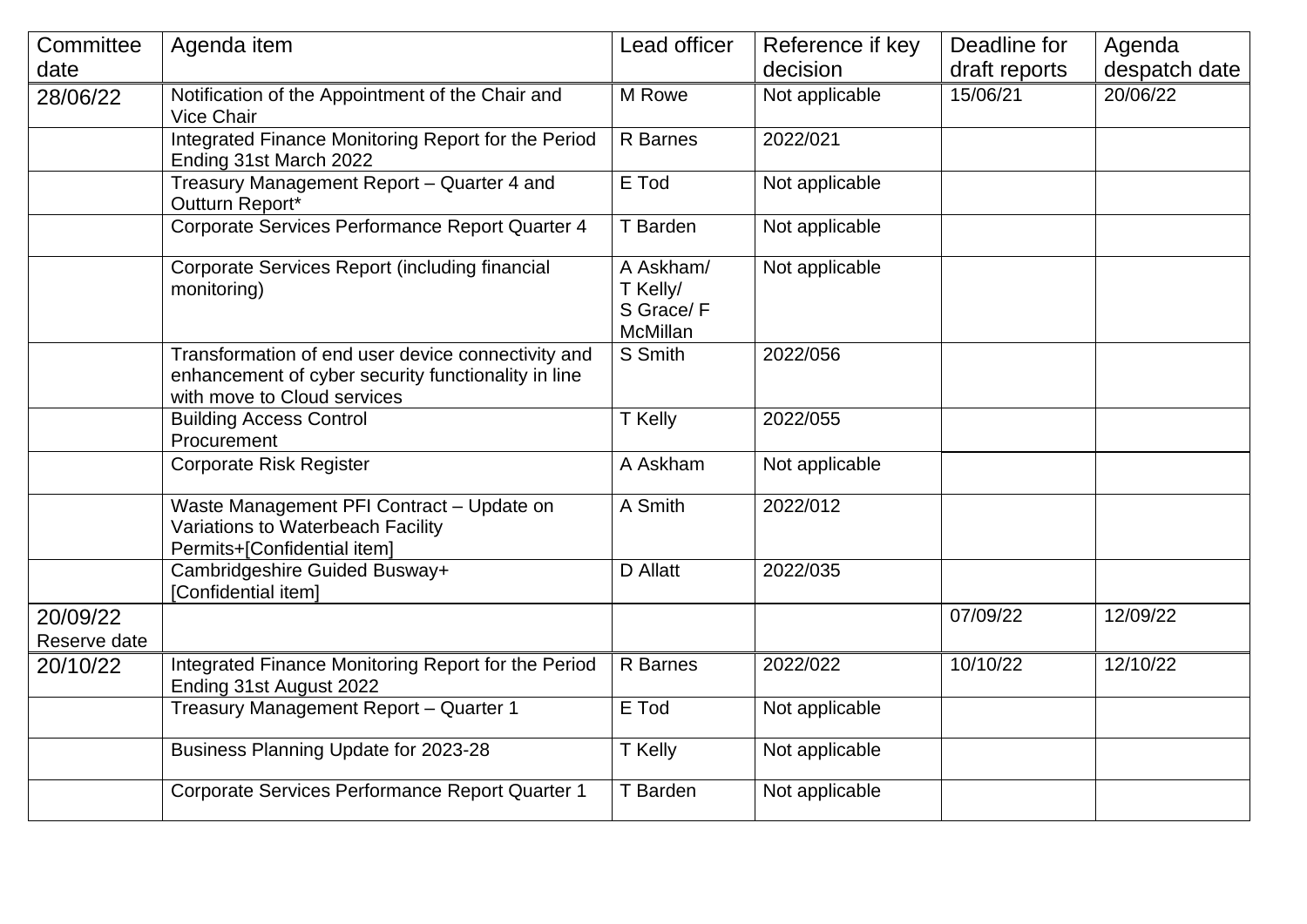| Committee | Agenda item                                                                      | Lead officer                                          | Reference if key | Deadline for  | Agenda        |
|-----------|----------------------------------------------------------------------------------|-------------------------------------------------------|------------------|---------------|---------------|
| date      |                                                                                  |                                                       | decision         | draft reports | despatch date |
|           | Service Committee Review of the draft 2023-24<br><b>Capital Programme</b>        | T Kelly                                               | Not applicable   |               |               |
|           | Corporate Services Report (including financial<br>monitoring)                    | A Askham/<br>T Kelly/<br>S Grace/F<br>McMillan        | Not applicable   |               |               |
|           | Re-Procurement of Mobile Phone Contract                                          | S Smith                                               | 2022/047         |               |               |
|           | IT & Digital Strategy                                                            | S Smith                                               | 2022/028         |               |               |
| 16/12/22  | Integrated Finance Monitoring Report for the Period<br>Ending 31st October 2022  | R Barnes                                              | 2022/023         | 05/12/22      | 08/12/22      |
|           | Business Planning Proposals for 2023-28                                          | T Kelly                                               | Not applicable   |               |               |
|           | Corporate Services Performance Report Quarter 2                                  | T Barden                                              | Not applicable   |               |               |
|           | Treasury Management Report - Quarter 2*                                          | E Tod                                                 | Not applicable   |               |               |
|           | Corporate Services Report (including financial<br>monitoring)                    | A Askham/<br>T Kelly/<br>S Grace/F<br><b>McMillan</b> | Not applicable   |               |               |
| 26/01/23  | Integrated Finance Monitoring Report for the Period<br>Ending 30th November 2022 | R Barnes                                              | 2023/003         | 16/01/23      | 18/01/23      |
|           | <b>Business Plan*</b>                                                            | T Kelly                                               | Not applicable   |               |               |
| 28/03/23  | Integrated Finance Monitoring Report for the Period<br>Ending 31st January 2023  | R Barnes                                              | 2023/002         | 15/03/23      | 20/03/23      |
|           | Corporate Risk Register                                                          | A Askham                                              | Not applicable   |               |               |
|           | Corporate Services Performance Report Quarter 3                                  | T Barden                                              | Not applicable   |               |               |
|           | Treasury Management Report - Quarter 3                                           | E Tod                                                 | Not applicable   |               |               |
|           | Corporate Services Report (including financial<br>monitoring)                    | A Askham/<br>T Kelly/                                 | Not applicable   |               |               |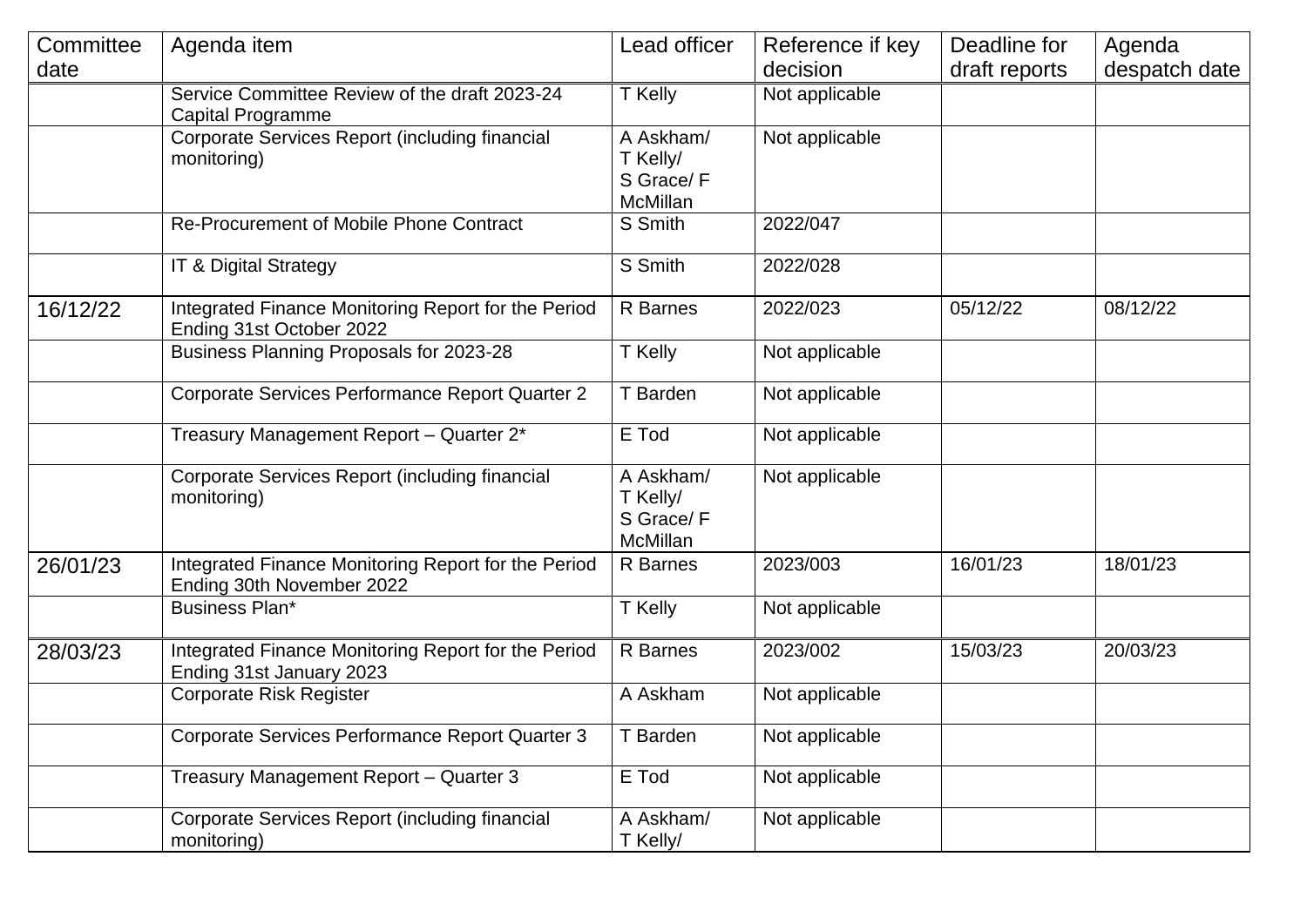| Committee                | Agenda item | Lead officer          | Reference if key | Deadline for  | Agenda        |
|--------------------------|-------------|-----------------------|------------------|---------------|---------------|
| date                     |             |                       | decision         | draft reports | despatch date |
|                          |             | S Grace/F<br>McMillan |                  |               |               |
| 02/05/23<br>Reserve date |             |                       |                  | 19/04/23      | 21/04/23      |

Please contact Democratic Services <u>democraticservices@cambridgeshire.gov.uk</u> if you require this information in a more accessible format